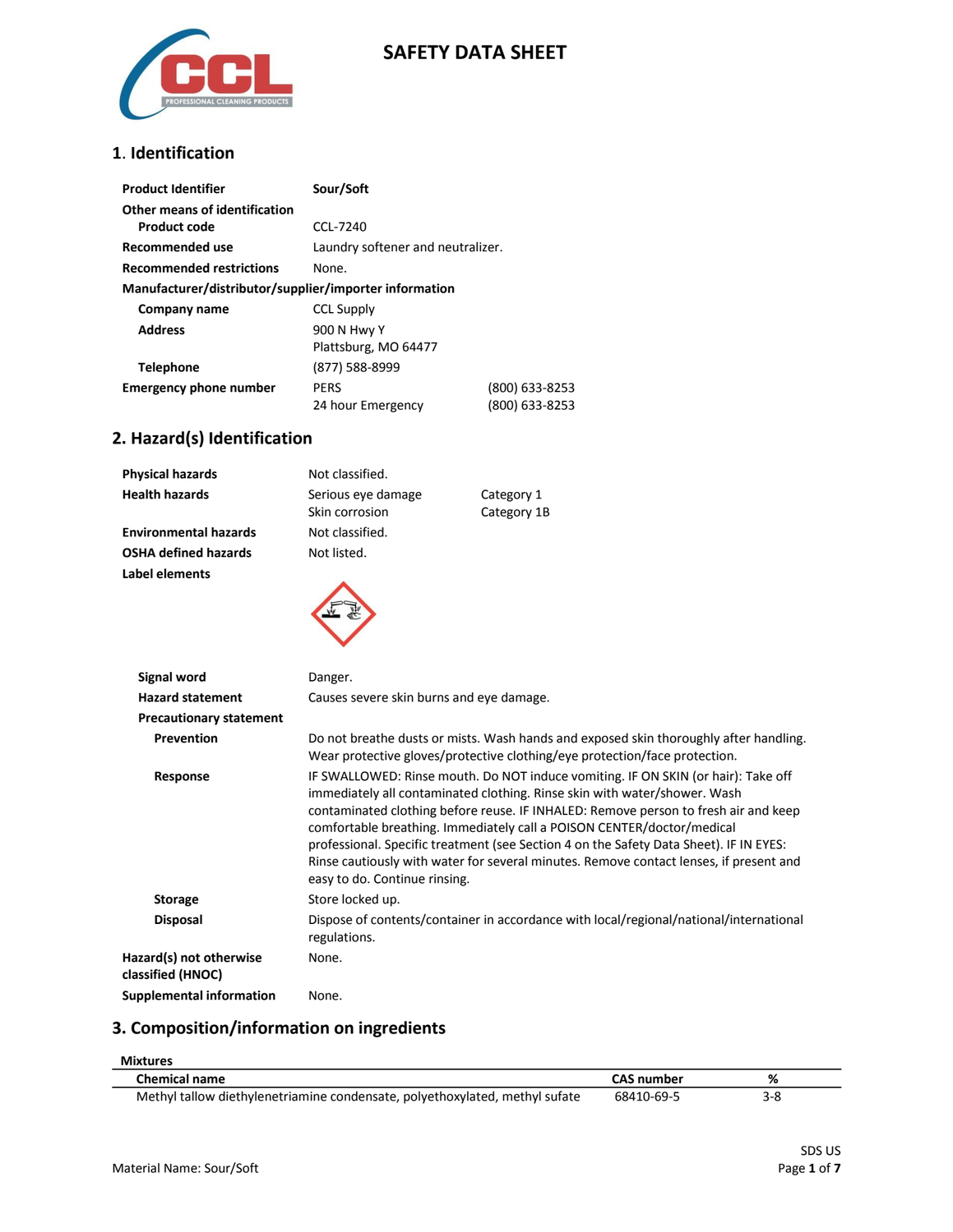| Phosphoric acid                          | 7664-38-2  | 3-8    |  |
|------------------------------------------|------------|--------|--|
| C8-10 ethoxylate phosphate               | 68130-47-2 | 1-3    |  |
| Other components below reportable levels |            | 90-100 |  |

#### **4. First-aid measures**

 $\overline{\phantom{a}}$ 

| <b>Inhalation</b>                                                            | Move to fresh air. Call a physician if symptoms develop or persist.                                                                                                                 |
|------------------------------------------------------------------------------|-------------------------------------------------------------------------------------------------------------------------------------------------------------------------------------|
| <b>Skin contact</b>                                                          | Remove contaminated clothing immediately and wash skin with soap and water. In case of<br>eczema or other skin disorders: Seek medical attention and take along these instructions. |
| Eye contact                                                                  | Rinse with water for at least 15 minutes. Remove contact lenses, if present and easy to do.<br>Get medical attention. Eye wash stations should be located in work area.             |
| Ingestion                                                                    | Rinse mouth. Get medical attention if symptoms occur. Do not induce vomiting.                                                                                                       |
| <b>Most important</b><br>symptoms/effects, acute and<br>delayed              | Dermatitis. Rash. May cause an allergic skin reaction.                                                                                                                              |
| Indication of immediate<br>medical attention and<br>special treatment needed | Provide general support measures and treat symptomatically. Keep victim under<br>observation. Symptoms may be delayed.                                                              |
| <b>General information</b>                                                   | Ensure that medical personnel are aware of the material(s) involved, and take precautions<br>to protect themselves. Wash contaminated clothing before reuse.                        |

### **5. Fire-fighting measures**

| Suitable extinguishing media                                        | Water fog. Foam. Dry chemical powder. Carbon dioxide (CO <sub>2</sub> )                          |
|---------------------------------------------------------------------|--------------------------------------------------------------------------------------------------|
| Unsuitable extinguishing<br>media                                   | None known.                                                                                      |
| Specific hazards arising from<br>the chemical                       | During fire, gases hazardous to health may be formed.                                            |
| Special protective equipment<br>and precautions for<br>firefighters | Self-contained breathing apparatus and full protecting clothing must be worn in case of<br>fire. |
| <b>Fire-fighting</b><br>equipment/instructions                      | Move containers from fire area if you can do so without risk.                                    |
| <b>Specific methods</b>                                             | Use standard firefighting procedures and consider the hazards of other involved materials.       |
| <b>General fire hazards</b>                                         | No unusual fire or explosion hazards noted.                                                      |

#### **6. Accidental release measures**

| Personal precautions,<br>protective equipment and<br>emergency procedures | Wear appropriate protective equipment and clothing during clean-up. Wear eye/face<br>protection.                                                                                                                                                                 |
|---------------------------------------------------------------------------|------------------------------------------------------------------------------------------------------------------------------------------------------------------------------------------------------------------------------------------------------------------|
| <b>Methods and materials for</b><br>containment and cleaning up           | Caution $-$ spillages may be slippery.                                                                                                                                                                                                                           |
|                                                                           | Large spills: Stop the flow of material, if this is without risk. Dike the spilled material, where<br>this is possible. Absorb in vermiculite, dry sand or earth and place into containers. Prevent<br>entry into waterways, sewer, basements or confined areas. |
|                                                                           | Small spills: Wipe up with absorbent material (e.g. cloth, fleece). Clean surface thoroughly<br>to remove residual contamination.                                                                                                                                |
|                                                                           | Never return spills to original container for re-use. For waste disposal, see section 13 of the<br>SDS.                                                                                                                                                          |
| <b>Environmental precautions</b>                                          | Do not release into the environment (see section 12). Avoid discharge into areas not<br>consistent with package labeling.                                                                                                                                        |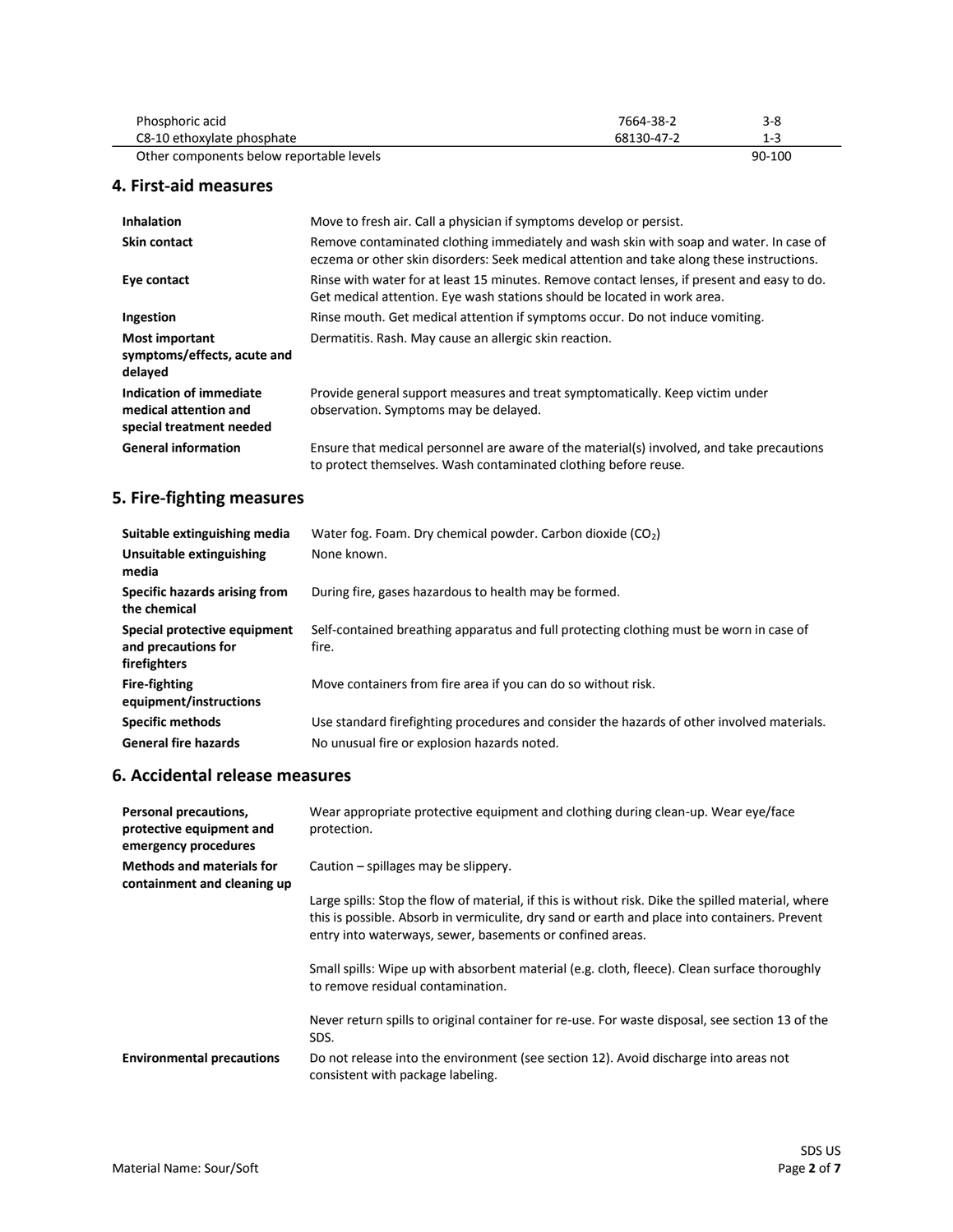# **7. Handling and storage**

| <b>Precautions for safe handling</b>                               | Avoid contact with eyes, skin, and clothing. Avoid prolonged exposure. Wear appropriate<br>personal protective equipment. Observe good industrial hygiene practices. |
|--------------------------------------------------------------------|----------------------------------------------------------------------------------------------------------------------------------------------------------------------|
| Conditions for safe storage,<br>including any<br>incompatibilities | Store in original tightly closed container. Do not store in extreme conditions.                                                                                      |

# **8. Exposure controls/personal protection**

| <b>Occupational exposure limits</b>        |                                                                                                                     |                                                                                                                                                                                                                                                                                                                                                       |
|--------------------------------------------|---------------------------------------------------------------------------------------------------------------------|-------------------------------------------------------------------------------------------------------------------------------------------------------------------------------------------------------------------------------------------------------------------------------------------------------------------------------------------------------|
|                                            | US OSHA Table Z-1 Limits for Air Contaminants (29 CFR 1910.1000)                                                    |                                                                                                                                                                                                                                                                                                                                                       |
| <b>Components</b>                          | <b>Type</b>                                                                                                         | Value                                                                                                                                                                                                                                                                                                                                                 |
| Phosphoric acid                            | PEL                                                                                                                 | 1 mg/m $3$                                                                                                                                                                                                                                                                                                                                            |
| <b>US ACGIH Threshold Limit Values</b>     |                                                                                                                     |                                                                                                                                                                                                                                                                                                                                                       |
| <b>Components</b>                          | <b>Type</b>                                                                                                         | Value                                                                                                                                                                                                                                                                                                                                                 |
| Phosphoric acid                            | <b>STEL</b>                                                                                                         | 3 mg/m $3$                                                                                                                                                                                                                                                                                                                                            |
| <b>Biological limit values</b>             | None established.                                                                                                   |                                                                                                                                                                                                                                                                                                                                                       |
| <b>Appropriate engineering</b><br>controls | Emergency eye wash stations and showers should be readily accessible. Provide natural or<br>mechanical ventilation. |                                                                                                                                                                                                                                                                                                                                                       |
|                                            | Individual protection measures, such as personal protective equipment                                               |                                                                                                                                                                                                                                                                                                                                                       |
| Eye/face protection                        | Avoid contact with eyes. Wear safety glasses with side shields (or goggles).                                        |                                                                                                                                                                                                                                                                                                                                                       |
| Skin protection                            |                                                                                                                     |                                                                                                                                                                                                                                                                                                                                                       |
| <b>Hand protection</b>                     | Wear appropriate chemical resistant gloves.                                                                         |                                                                                                                                                                                                                                                                                                                                                       |
| Other                                      | Wear long sleeve shirts with pants.                                                                                 |                                                                                                                                                                                                                                                                                                                                                       |
| <b>Respiratory protection</b>              | Respiratory protection not required.                                                                                |                                                                                                                                                                                                                                                                                                                                                       |
| <b>Thermal hazards</b>                     | Wear appropriate thermal protective clothing, when necessary.                                                       |                                                                                                                                                                                                                                                                                                                                                       |
| <b>General hygiene</b><br>considerations   |                                                                                                                     | When using do not smoke or use chewing tobacco. Always observe good personal hygiene<br>measures, such as washing after handling the material and before eating, drinking, and/or<br>smoking. Routinely wash work clothing and protective equipment to remove contaminants.<br>Contaminated work clothing should not be allowed out of the workplace. |

### **9. Physical and chemical properties**

| Appearance                                 |                |
|--------------------------------------------|----------------|
| <b>Physical State</b>                      | Milky liquid.  |
| Color                                      | Pink.          |
| Odor                                       | Pleasant.      |
| Odor threshold                             | Not available. |
| рH                                         | $1 - 2$        |
| Melting/freezing point                     | Not available. |
| Initial boiling point and<br>boiling range | >212°F (100°C) |
| Flash point                                | >212°F (100°C) |
| <b>Evaporation rate</b>                    | Not available. |
| Flammability                               | Not available. |
| <b>Flammability Limits</b>                 |                |
| Upper                                      | Not available. |
|                                            |                |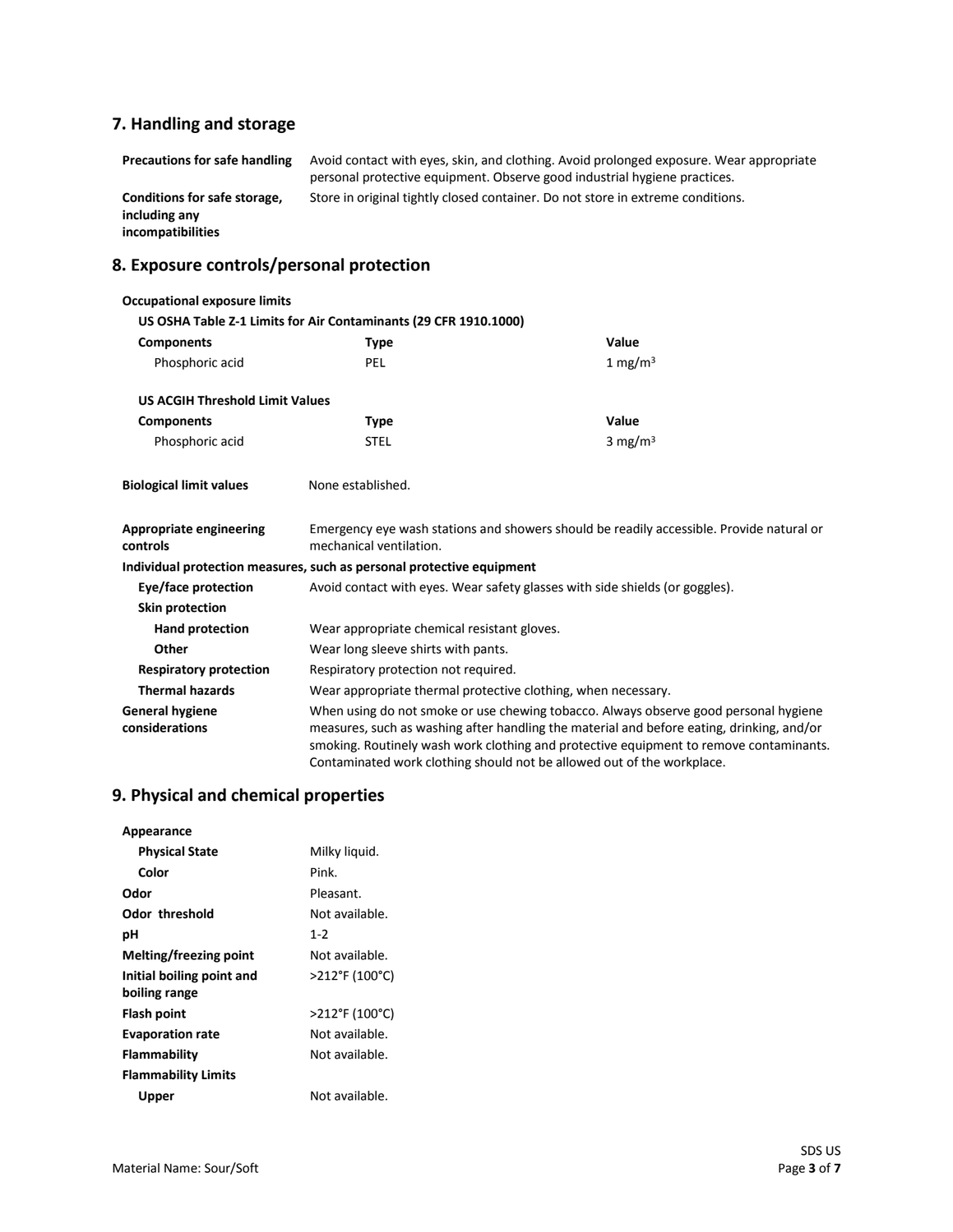| Lower                                             | Not available.         |
|---------------------------------------------------|------------------------|
| Vapor pressure                                    | Not available.         |
| Vapor density                                     | Not available.         |
| Specific gravity (water=1)                        | 1.09                   |
| Solubility in water                               | Miscible.              |
| <b>Partition coefficient</b><br>(n-octanol/water) | Not available.         |
| <b>Auto-ignition temperature</b>                  | Not available.         |
| Decomposition temperature                         | Decomposes on heating. |
| <b>Viscosity</b>                                  | Not available.         |

# **10. Stability and reactivity**

| Reactivity                                   | This product is stable and non-reactive under normal conditions of use. |
|----------------------------------------------|-------------------------------------------------------------------------|
| <b>Chemical stability</b>                    | Material is stable under normal conditions.                             |
| <b>Possibility of hazardous</b><br>reactions | Hazardous polymerization does not occur.                                |
| <b>Conditions to avoid</b>                   | Heat, flames can cause product to decompose.                            |
| Incompatible materials                       | Strong acids, strong bases, strong oxidizing agents.                    |
| <b>Hazardous decomposition</b><br>products   | Aldehydes, ketones, organic acids, carbon dioxide, carbon monoxide.     |

# **11. Toxicological information**

| Information on likely routes<br>of exposure                                        |                                                                                  |
|------------------------------------------------------------------------------------|----------------------------------------------------------------------------------|
| Ingestion                                                                          | Corrosive to mucous membranes, will damage tissue if there is prolonged contact. |
| <b>Inhalation</b>                                                                  | Expected to be a low inhalation hazard.                                          |
| Skin contact                                                                       | Repeated and/or prolonged skin contact will cause burns.                         |
| Eye contact                                                                        | Causes severe eye damage. May cause severe corneal injury.                       |
| Symptoms related to the<br>physical, chemical and<br>toxicological characteristics | Dermatitis. Rash. May cause an allergic skin reaction.                           |
| <b>Acute toxicity</b>                                                              | Not classified                                                                   |

| Product                                                              | <b>Route and Species</b>     | $LD_{50}$              |
|----------------------------------------------------------------------|------------------------------|------------------------|
| Sour/Soft (CAS mixture)                                              |                              |                        |
| Acute                                                                | Oral, rat                    | 40,000 mg/kg estimated |
| *Estimates for product may be based on additional component data not |                              |                        |
| shown                                                                |                              |                        |
|                                                                      |                              |                        |
| <b>Skin corrosion/irritation</b>                                     | Causes severe skin burns.    |                        |
| Serious eye damage/                                                  | Causes serious eye damage.   |                        |
| irritation                                                           |                              |                        |
| <b>Respiratory sensitization</b>                                     | Not classified.              |                        |
| <b>Skin sensitization</b>                                            | Not classified.              |                        |
| <b>Germ cell mutagenicity</b>                                        | Not classified.              |                        |
| Carcinogenicity                                                      | Not considered a carcinogen. |                        |
| OSHA Specifically Regulated Substances (29 CFR 1910.1001-1050)       |                              |                        |
| Not Listed.                                                          |                              |                        |
| <b>Reproductive toxicity</b>                                         | Not classified.              |                        |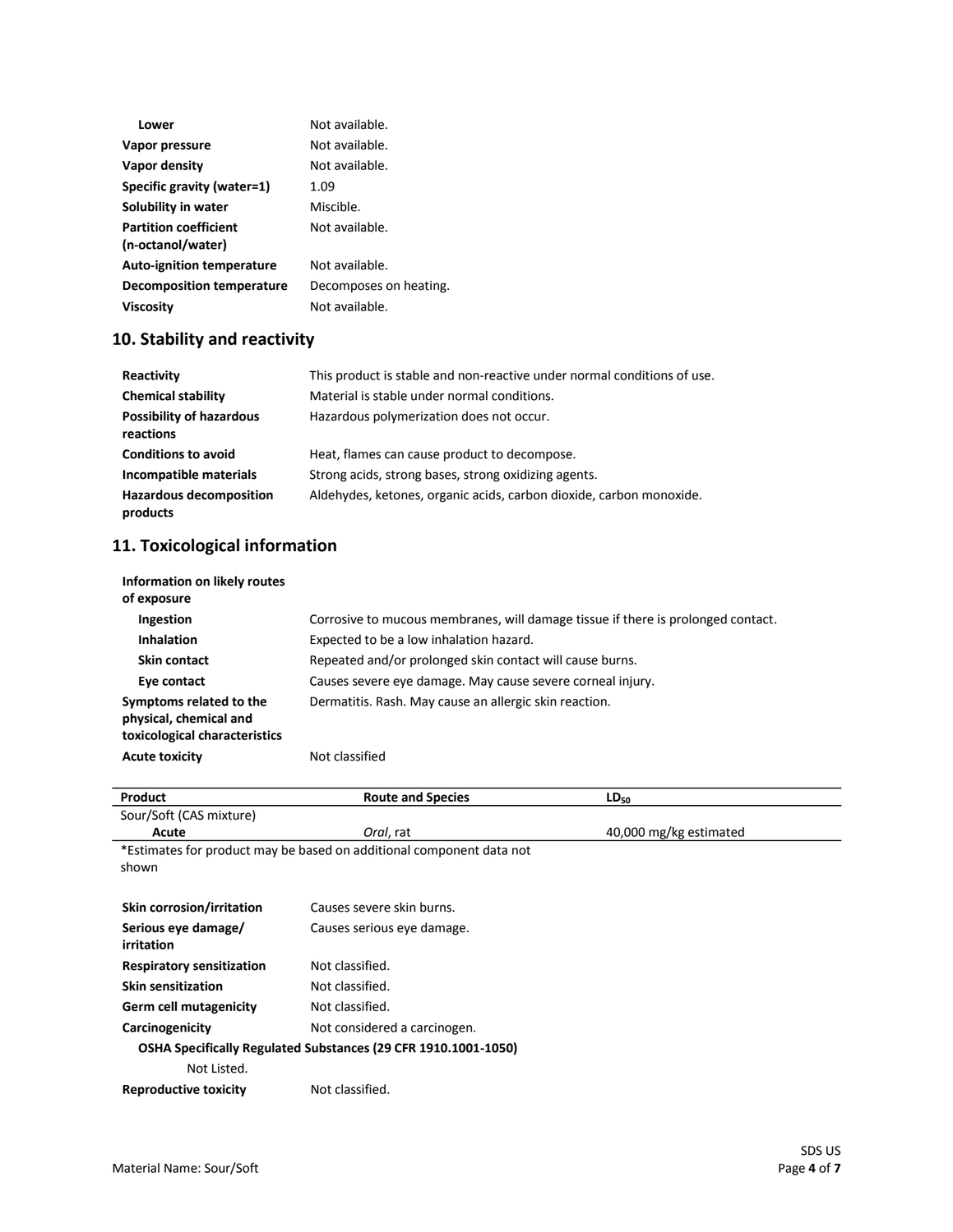| Specific target organ toxicity | Not classified.                      |
|--------------------------------|--------------------------------------|
| - single exposure              |                                      |
| Specific target organ toxicity | Not classified.                      |
| - repeated exposure            |                                      |
| <b>Aspiration hazard</b>       | Not considered an aspiration hazard. |

# **12. Ecological information**

| <b>Ecotoxicity</b>                      |                                                                                                                                                                                                                                                     |                                      |
|-----------------------------------------|-----------------------------------------------------------------------------------------------------------------------------------------------------------------------------------------------------------------------------------------------------|--------------------------------------|
| Product                                 | <b>Species</b>                                                                                                                                                                                                                                      | <b>Test Results</b>                  |
| Sour/Soft (CAS mixture)                 |                                                                                                                                                                                                                                                     |                                      |
| Aquatic                                 |                                                                                                                                                                                                                                                     |                                      |
| Crustacea                               | Daphnia                                                                                                                                                                                                                                             | $EC_{50}(48hr)$ : 5.2 mg/L estimated |
| Fish                                    | Fathead                                                                                                                                                                                                                                             | $LC_{50}(96hr)$ : 10.7mg/L estimated |
| shown                                   | *Estimates for product may be based on additional component data not                                                                                                                                                                                |                                      |
| <b>Persistence and</b><br>degradability | Expect to be inherently biodegradable.                                                                                                                                                                                                              |                                      |
| <b>Bioaccumulative potential</b>        | No data available.                                                                                                                                                                                                                                  |                                      |
| <b>Mobility in soil</b>                 | Not available.                                                                                                                                                                                                                                      |                                      |
| Other adverse effects                   | Very toxic to aquatic life and organisms. This product is not classified as environmentally<br>hazardous. However, this does not exclude the possibility that large or frequent spills can<br>have a harmful or damaging effect on the environment. |                                      |

### **13. Disposal considerations**

| <b>Disposal instructions</b>          | Collect and reclaim or dispose in sealed containers at licensed waste disposal site. Dispose<br>of contents/container in accordance with local/regional/national/international regulations.<br>Do not release to the environment. |
|---------------------------------------|-----------------------------------------------------------------------------------------------------------------------------------------------------------------------------------------------------------------------------------|
| Local disposal regulations            | Dispose in accordance with all applicable regulations                                                                                                                                                                             |
| Waste from residues/unused<br>product | Dispose of in accordance with local regulations. Empty containers or liners may retain some<br>product residues. This material and its container must be disposed of in a safe manner.<br>(See: Disposal instructions).           |
| <b>Contaminated packaging</b>         | Empty containers should be taken to an approved waste handling site for recycling or<br>disposal. Since emptied containers may contain product residue, follow label warnings<br>even after container is emptied.                 |

### **14. Transport information**

| <b>DOT</b>                           |                                                                          |
|--------------------------------------|--------------------------------------------------------------------------|
| UN number                            | UN1760                                                                   |
| UN proper shipping name              | Corrosive Liquids, n.o.s. (Contains: Phosphoric acid)                    |
| <b>Transport hazard</b><br>class(es) |                                                                          |
| <b>Class</b>                         | 8                                                                        |
| Subsidiary risk                      |                                                                          |
| Packaging group                      | Ш                                                                        |
| <b>Marine pollutant</b>              | No                                                                       |
| Special precautions for user         | Read safety instructions, SDS, and emergency procedures before handling. |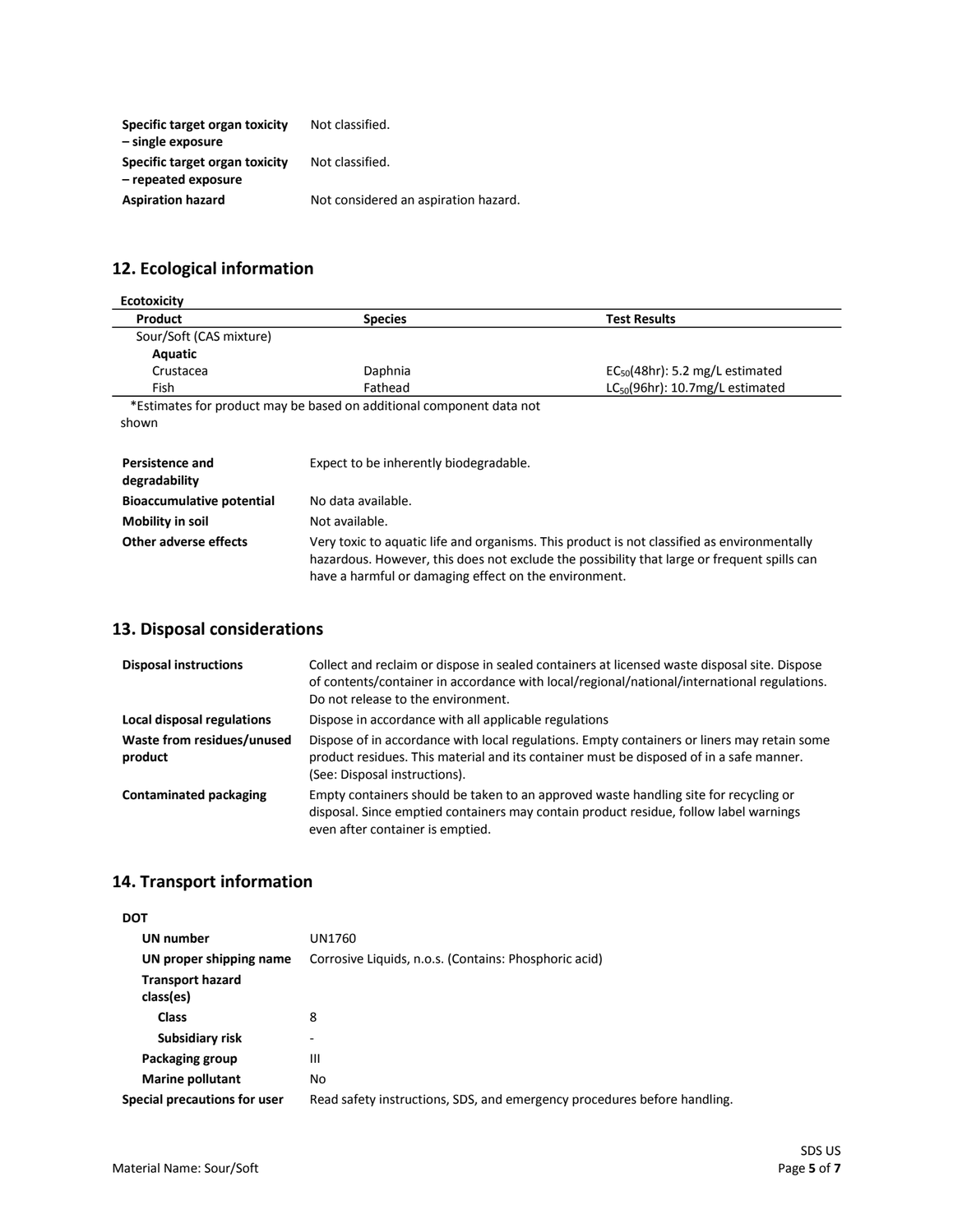**Transport in bulk according to Annex II of MARPOL 73/78 and the IBC Code** Not intended to be transported in bulk. **DOT**



#### **15. Regulatory information**

### **US federal regulations SARA 302 Extremely hazardous substance** Not listed. **SARA 304 Emergency release notification** Not listed. **SARA 311/312 Hazard Categories** Immediate Hazard - Yes Delayed Hazard – No Fire Hazard – No Pressure Hazard – No Reactivity Hazard – No **SARA 313 (TRI reporting)** Not listed.

### **16. Other information, including date of preparation or last revision**

| <b>Issue date</b>    | 1/15/2015                                                                                                                                                                                                                                                                                                                                                                                                                                                                      |
|----------------------|--------------------------------------------------------------------------------------------------------------------------------------------------------------------------------------------------------------------------------------------------------------------------------------------------------------------------------------------------------------------------------------------------------------------------------------------------------------------------------|
| <b>Revision date</b> | 1/15/2015                                                                                                                                                                                                                                                                                                                                                                                                                                                                      |
| <b>Version#</b>      | 1                                                                                                                                                                                                                                                                                                                                                                                                                                                                              |
| $HMIS®$ ratings      | Health: 2<br>Flammability: 0<br>Physical hazard: 0                                                                                                                                                                                                                                                                                                                                                                                                                             |
| <b>NFPA ratings</b>  | Health: 2<br>Flammability: 0<br>Instability: 0                                                                                                                                                                                                                                                                                                                                                                                                                                 |
| <b>Disclaimer</b>    | The information provided in this Safety Data Sheet is correct to the best of our knowledge,<br>and have been obtained from resources believed to be reliable. The information given is<br>designed only as a guidance for safe handling, use, processing, storage, transportation,<br>disposal, and release and is not to be considered a warranty or quality specification. The<br>information related only to the specific material designated and may not be valid for such |